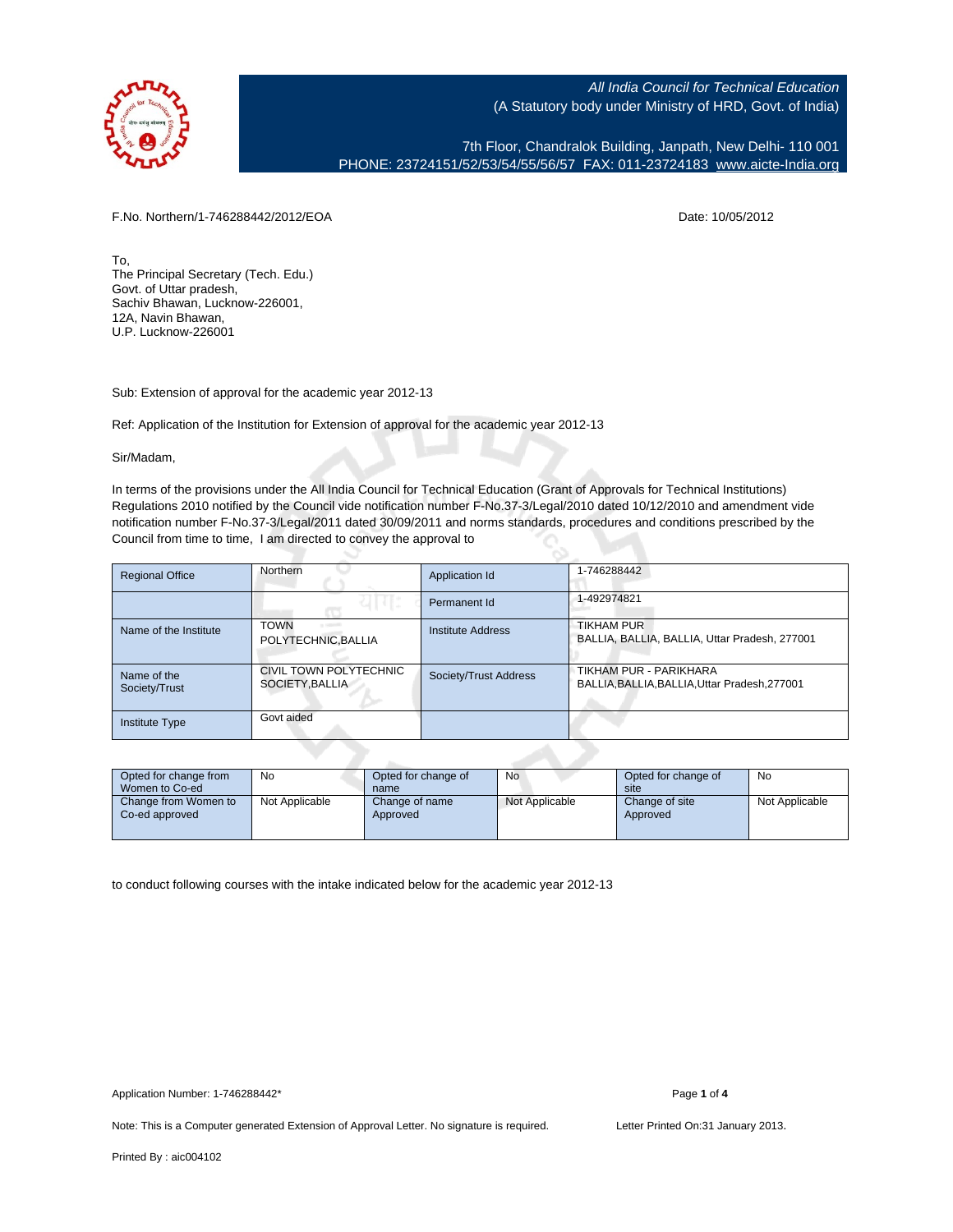

7th Floor, Chandralok Building, Janpath, New Delhi- 110 001 PHONE: 23724151/52/53/54/55/56/57 FAX: 011-23724183 [www.aicte-India.org](http://www.aicte-India.org)

| Application Id: 1-746288442<br>Program                | Shift     | Level                      | Course                                                                                        | Full/Part Time                    | <b>Affiliating Body</b>                               | Intake 2011-12 | Intake Approved for<br>12-13 | $\overline{\underline{\mathbf{g}}}$ | $rac{O}{P}$ | Foreign Collaboration |
|-------------------------------------------------------|-----------|----------------------------|-----------------------------------------------------------------------------------------------|-----------------------------------|-------------------------------------------------------|----------------|------------------------------|-------------------------------------|-------------|-----------------------|
| <b>ENGINEERING</b><br><b>AND</b><br><b>TECHNOLOGY</b> | 1st Shift | <b>DIPLOMA</b>             | <b>CIVIL</b><br><b>ENGINEERING</b>                                                            | <b>FULL</b><br><b>TIME</b>        | <b>Board of Technical</b><br>Education,<br>Luknow(UP) | 60             | 60                           | No                                  | No          | No                    |
| <b>ENGINEERING</b><br>AND<br><b>TECHNOLOGY</b>        | 1st Shift | <b>DIPLOMA</b>             | <b>ELECTRICAL</b><br><b>ENGINEERING</b>                                                       | <b>FULL</b><br><b>TIME</b><br>mp. | <b>Board of Technical</b><br>Education,<br>Luknow(UP) | 60             | 60                           | No                                  | No          | No                    |
| <b>ENGINEERING</b><br>AND<br><b>TECHNOLOGY</b>        | 1st Shift | <b>DIPLOMA</b>             | <b>MECHANICAL</b><br><b>ENGINEERING</b><br>(PROD)                                             | <b>FULL</b><br><b>TIME</b>        | <b>Board of Technical</b><br>Education,<br>Luknow(UP) | 60             | 60                           | No                                  | No          | No                    |
| <b>ENGINEERING</b><br>AND<br><b>TECHNOLOGY</b>        | 1st Shift | <b>DIPLOMA</b><br><b>G</b> | <b>MECHANICAL</b><br><b>ENGINEERING</b><br>(AUTO)                                             | <b>FULL</b><br><b>TIME</b>        | <b>Board of Technical</b><br>Education,<br>Luknow(UP) | 60             | 60                           | No                                  | No          | No                    |
| <b>ENGINEERING</b><br><b>AND</b><br><b>TECHNOLOGY</b> | 2nd Shift | <b>DIPLOMA</b>             | <b>CIVIL</b><br><b>ENGINEERING</b><br>(2 SHIFT)                                               | <b>FULL</b><br><b>TIME</b>        | <b>Board of Technical</b><br>Education,<br>Luknow(UP) | 60             | 60                           | <b>No</b>                           | <b>No</b>   | No                    |
| <b>ENGINEERING</b><br>AND<br><b>TECHNOLOGY</b>        | 2nd Shift | <b>DIPLOMA</b>             | <b>ELECTRICAL</b><br><b>ENGINEERING</b>                                                       | <b>FULL</b><br><b>TIME</b>        | <b>Board of Technical</b><br>Education,<br>Luknow(UP) | 60             | 60                           | No                                  | No          | No                    |
| <b>ENGINEERING</b><br>AND<br><b>TECHNOLOGY</b>        | 2nd Shift | <b>DIPLOMA</b>             | <b>MECHANICAL</b><br><b>ENGINEERING</b><br>(PROD)                                             | <b>FULL</b><br><b>TIME</b>        | <b>Board of Technical</b><br>Education,<br>Luknow(UP) | 60             | 60                           | No                                  | No          | No                    |
| <b>ENGINEERING</b><br>AND<br><b>TECHNOLOGY</b>        | 2nd Shift | <b>DIPLOMA</b>             | <b>MECHANICAL</b><br>ENGINEERING<br>(AUTO)                                                    | <b>FULL</b><br><b>TIME</b>        | Board of Technical<br>Education,<br>Luknow(UP)        | 60             | 60                           | No                                  | No          | No                    |
| <b>MANAGEMENT</b>                                     | 1st Shift | <b>DIPLOMA</b>             | <b>MODERN</b><br><b>OFFICE</b><br>MANAGEMENT<br>AND<br><b>SECRETARIAL</b><br><b>PRACTICES</b> | <b>FULL</b><br><b>TIME</b>        | <b>Board of Technical</b><br>Education,<br>Luknow(UP) | 60             | 60                           | No                                  | No          | No                    |

Application Number: 1-746288442\* Page **2** of **4**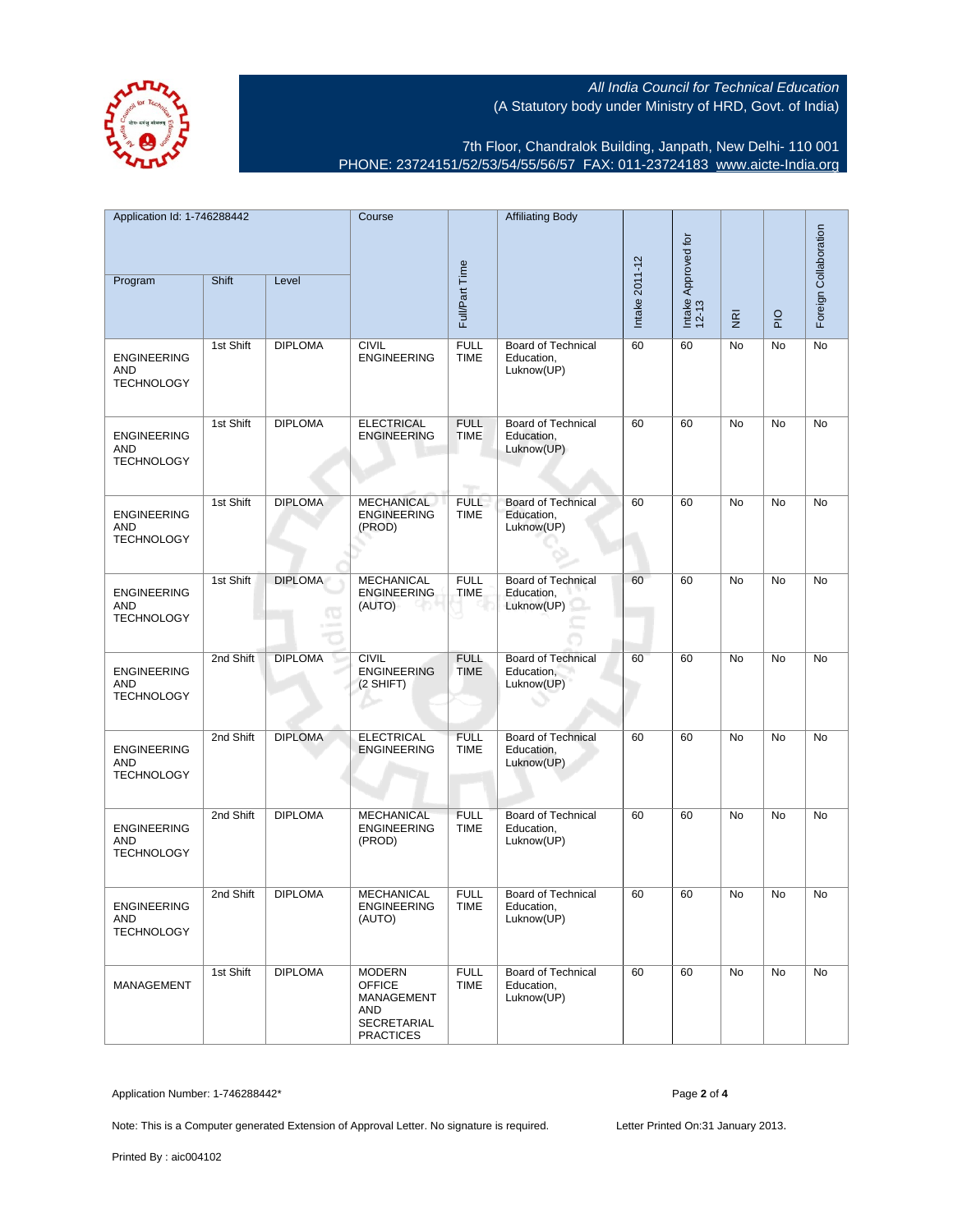7th Floor, Chandralok Building, Janpath, New Delhi- 110 001 PHONE: 23724151/52/53/54/55/56/57 FAX: 011-23724183 [www.aicte-India.org](http://www.aicte-India.org)

| Application Id: 1-746288442 |           | Course         | Time                                                                                                        | <b>Affiliating Body</b>    | $\sim$<br>7                                           | $\overline{p}$<br>Approved                |                 |                | Collaboration  |           |
|-----------------------------|-----------|----------------|-------------------------------------------------------------------------------------------------------------|----------------------------|-------------------------------------------------------|-------------------------------------------|-----------------|----------------|----------------|-----------|
| Program                     | Shift     | Level          |                                                                                                             | Full/Part                  |                                                       | $\overline{\phantom{0}}$<br>201<br>Intake | Intake<br>12-13 | $\overline{g}$ | $\overline{P}$ | Foreign   |
| <b>MANAGEMENT</b>           | 2nd Shift | <b>DIPLOMA</b> | <b>MODERN</b><br><b>OFFICE</b><br><b>MANAGEMENT</b><br><b>AND</b><br><b>SECRETARIAL</b><br><b>PRACTICES</b> | <b>FULL</b><br><b>TIME</b> | <b>Board of Technical</b><br>Education,<br>Luknow(UP) | 60                                        | 60              | <b>No</b>      | No             | <b>No</b> |

The above mentioned approval is subject to the condition that TOWN POLYTECHNIC,BALLIA shall follow and adhere to the Regulations, guidelines and directions issued by AICTE from time to time and the undertaking / affidavit given by the institution along with the application submitted by the institution on portal.

In case of any differences in content in this Computer generated Extension of Approval Letter, the content/information as approved by the Executive Council / General Council as available on the record of AICTE shall be final and binding.

 $en$ 

Strict compliance of Anti-Ragging Regulation:- Approval is subject to strict compliance of provisions made in AICTE Regulation notified vide F. No. 37-3/Legal/AICTE/2009 dated July 1, 2009 for Prevention and Prohibition of Ragging in Technical Institutions. In case Institution fails to take adequate steps to Prevent Ragging or fails to act in accordance with AICTE Regulation or fails to punish perpetrators or incidents of Ragging, it will be liable to take any action as defined under clause 9(4) of the said Regulation.

**(Dr. K P Isaac)**

Member Secretary, AICTE

Copy to:

- **1. The Regional Officer,** All India Council for Technical Education Govt. Polytechnic Campus Adjoining Directorate of Technical Education Vikas Nagar, Kanpur-208 002, Uttar Pradesh
- **2. The Director Of Technical Education,** Uttar Pradesh
- **3. The Registrar,** Board of Technical Education, Luknow(UP)
- **4. The Principal / Director,** TOWN POLYTECHNIC,BALLIA TIKHAM PUR BALLIA, BALLIA,BALLIA,

Application Number: 1-746288442\* Page **3** of **4**